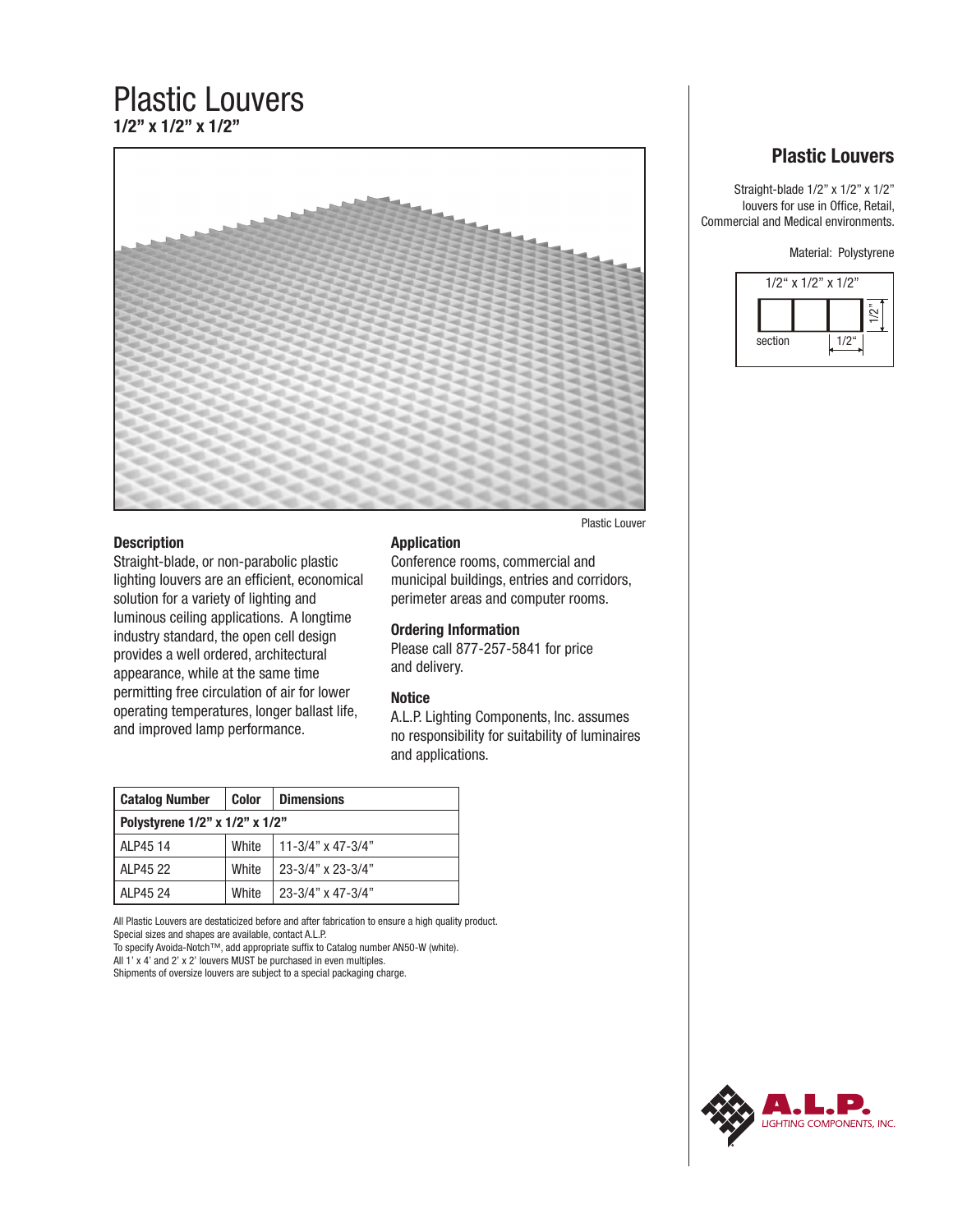### **Specifications**

Polystyrene louvers shall be injection molded in one-piece 100% white translucent plastic as manufactured by A.L.P. Lighting Components, Inc. Inside dimensions of the cells shall be 1/2" x 1/2" x 1/2" with a uniform wall thickness. Longitudinal and lateral cell walls are in the same plane and are to form continuous straight-line shielding surfaces in each direction. Plastic louvers incorporate a unique edge interlock trim to facilitate the continuous butting of panels without reversing each louver panel.

Styrene louvers are molded in an ultraviolet stabilized material to resist ultraviolet exposure. These styrene louvers meet all industry standards.

#### **Features**

- **Economical**
- Reduces Glare
- Increases Ballast Life
- Improves Lamp Performance



Interlocking step trim design permits panels to be butted together without a noticeable joint - providing an uninterrupted louver pattern. This jointing method is accomplished without having to reverse louver panels.

This drawing is for reference only. Actual part dimensions will vary. Customer is urged to review actual samples to confirm fit and function. All specifications and dimensions are subject to change without notice.



773-774-9550 Tel. • 773-774-9331 Fax • Direct 877-257-5841 Tel. • 800-438-2500 Fax •Toll Free www.alplighting.com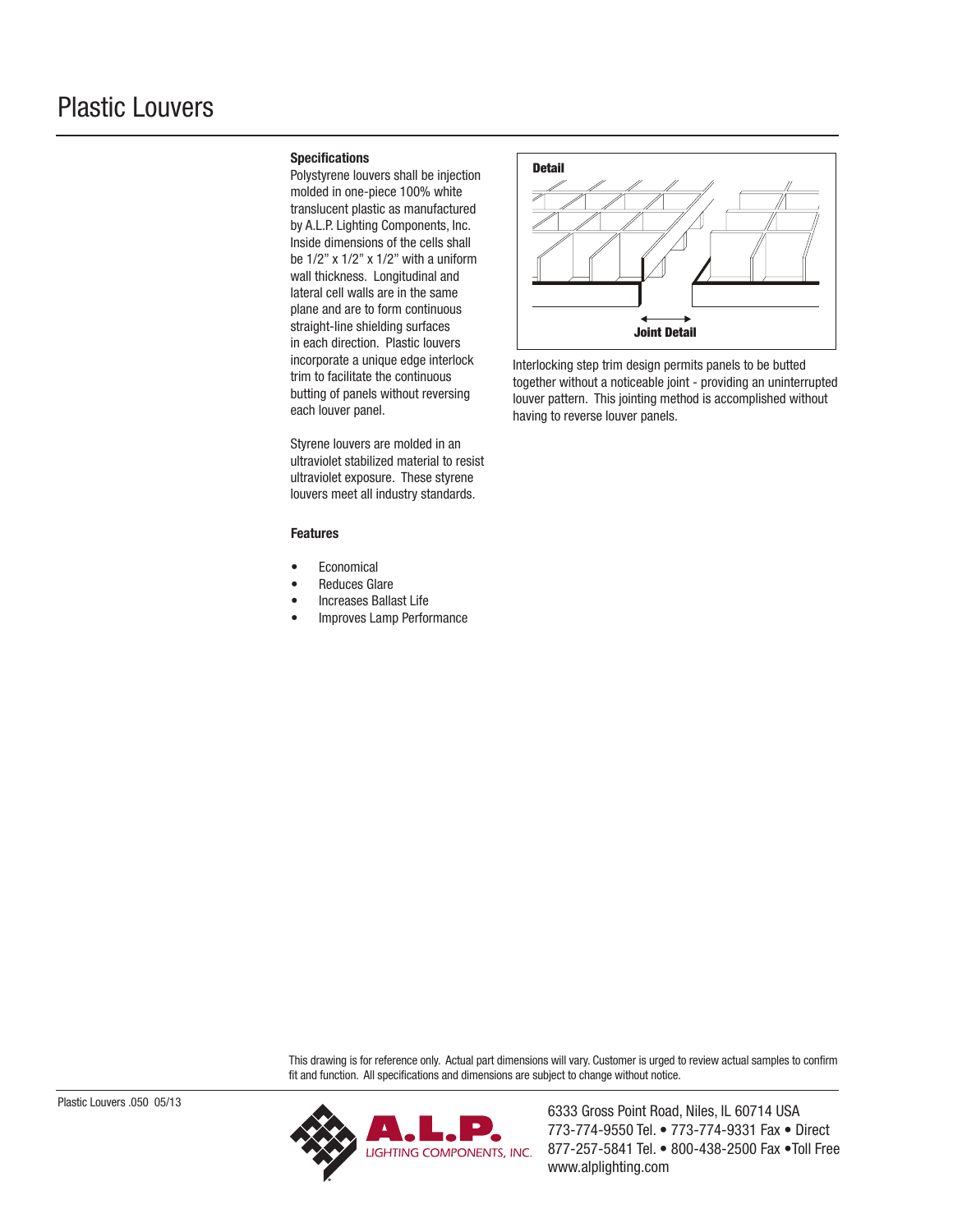# Plastic Louvers **1/2" x 1/2" x 3/8"**



## **Description**

Straight-blade, or non-parabolic plastic lighting louvers are an efficient, economical solution for a variety of lighting and luminous ceiling applications. A longtime industry standard, the open cell design provides a well ordered, architectural appearance, while at the same time permitting free circulation of air for lower operating temperatures, longer ballast life, and improved lamp performance.

### **Application**

Conference rooms, commercial and municipal buildings, entries and corridors, perimeter areas and computer rooms.

# **Ordering Information**

Please call 877-257-5841 for price and delivery.

### **Notice**

A.L.P. Lighting Components, Inc. assumes no responsibility for suitability of luminaires and applications.

| <b>Catalog Number</b>       | <b>Color</b> | <b>Material</b> | <b>Dimensions</b> |  |  |
|-----------------------------|--------------|-----------------|-------------------|--|--|
| $1/2$ " x $1/2$ " x $3/8$ " |              |                 |                   |  |  |
| ALP45 3 24                  | White        | Polystyrene     | 23-3/4" x 47-3/4" |  |  |
| ALP45 3 22                  | White        | Polystyrene     | 23-3/4" x 23-3/4" |  |  |
| ALP45 3 24BL                | <b>Black</b> | Polystyrene     | 23-3/4" x 47-3/4" |  |  |
| ALP45 3 22BL                | <b>Black</b> | Polystyrene     | 23-3/4" x 23-3/4" |  |  |
| 1/2" x 1/2" x 3/8" Thincell |              |                 |                   |  |  |
| 45324                       | White        | Polystyrene     | 23-3/4" x 47-3/4" |  |  |
| 45322                       | White        | Polystyrene     | 23-3/4" x 23-3/4" |  |  |

All Plastic Louvers are destaticized before and after fabrication to ensure a high quality product. Special sizes and shapes are available, contact A.L.P.

To specify Avoida-Notch™, add appropriate suffix to Catalog number AN50-W (white).

All 1' x 4' and 2' x 2' louvers MUST be purchased in even multiples.

Shipments of oversize louvers are subject to a special packaging charge.

# **Plastic Louvers**

Straight-blade 1/2" x 1/2" x 3/8" louvers for use in Office, Retail, Commercial and Medical environments.

Material: Polystyrene